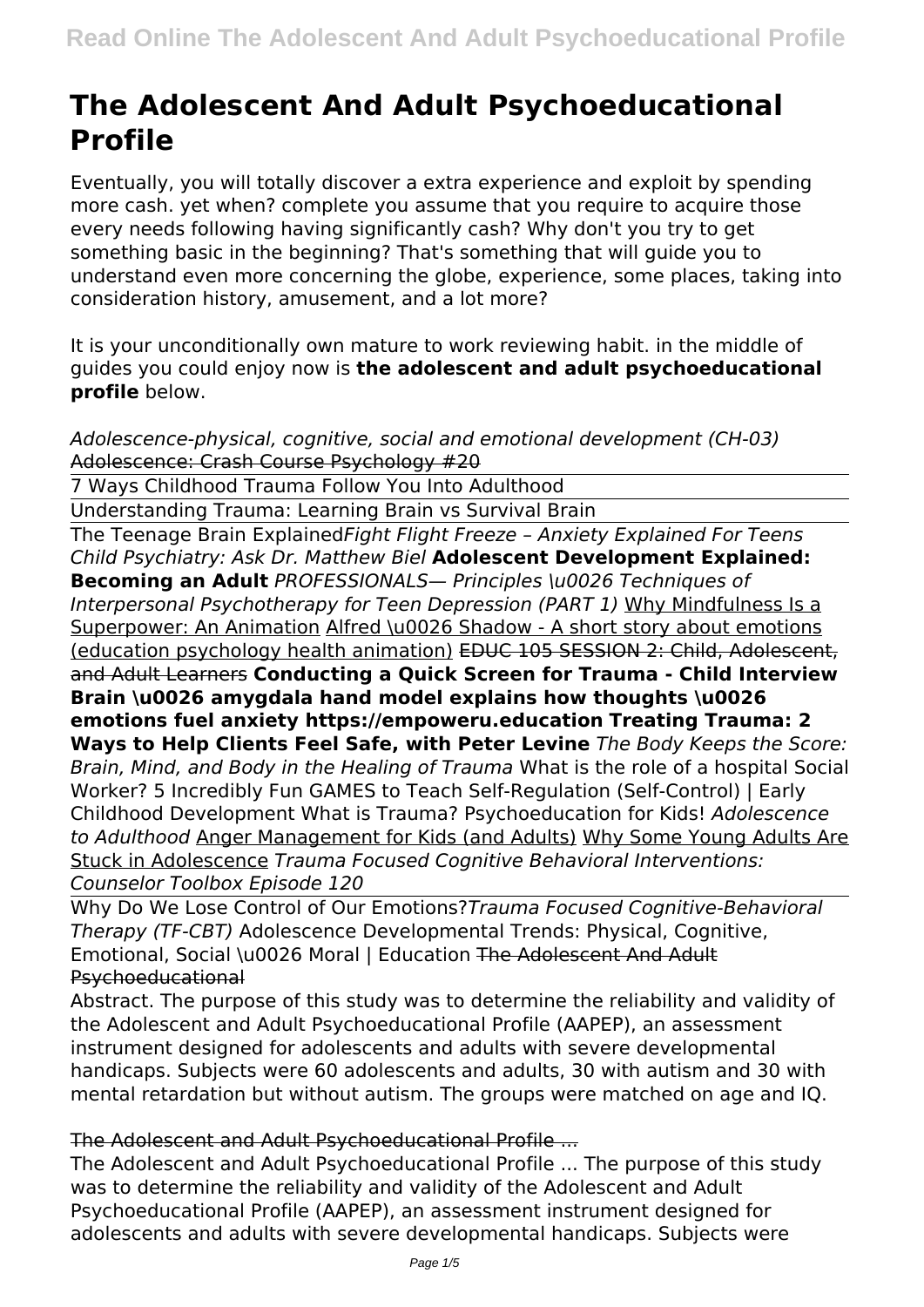#### The Adolescent And Adult Psychoeducational Profile

The purpose of this study was to determine the reliability and validity of the Adolescent and Adult Psychoeducational Profile (AAPEP), an assessment instrument designed for adolescents and adults with severe developmental handicaps. Subjects were 60 adolescents and adults, 30 with autism and 30 with mental retardation but without autism.

#### The Adolescent and Adult Psychoeducational Profile ...

The Adolescent Coping With Depression Course The Adolescent Coping with Depression Course is a psychoeducational, cognitive-behavioral intervention for adolescent depression The course is closely modeled after the adult Coping with Depression Course (Lewinsohn, Antonuccio, Steinmetz-Breckenridge, and Teri, 1984) While the A Psychoeducational ...

#### [Book] The Adolescent And Adult Psychoeducational Profile

The Adolescent And Adult Psychoeducational Profile Adolescent and Adult Psychoeducational Profile (Individualized Assessment and Treatment for Autistic and Developmentally Disabled Children, Vol 4) [Mesibov, Gary, Schopler, Eric, Schaffer, Bruce, Landrus, Rhoda] on Amazoncom \*FREE\* shipping on

#### [EPUB] The Adolescent And Adult Psychoeducational Profile

of the Adolescent and Adult Psychoeducational Profile (AAPEP; Mesibov, Thomas, Chapman, & Schopler, 2007) used with students in grades 3 through 12 It was developed for adolescents and older children with autism (AU), particularly those with transitional needs 352 (' ,QF Chapter 1. and Rhoda Landrus created The Adolescent and Adult ...

#### Kindle File Format The Adolescent And Adult ...

Buy Adolescent and Adult Psychoeducational Profile\Aapep (Individualized Assessment and Treatment for Autistic and Developmentally diSabled Children, Vol) Spi by Mesibov, Gary, Schopler, Eric, Schaffer, Bruce, Landrus, Rhoda (ISBN: 9780890791523) from Amazon's Book Store. Everyday low prices and free delivery on eligible orders.

#### Adolescent and Adult Psychoeducational Profile\Aapep ...

The Adolescent And Adult Psychoeducational Profile OC Psychology Center is a private mental health clinic, located in Newport Beach California, specializing in child, adolescent and

#### The Adolescent And Adult Psychoeducational Profile

As this the adolescent and adult psychoeducational profile, it ends occurring living thing one of the favored ebook the adolescent and adult psychoeducational profile collections that we have. This is why you remain in the best website to look the amazing book to have.

#### The Adolescent And Adult Psychoeducational Profile

The-Adolescent-And-Adult-Psychoeducational-Profile 1/3 PDF Drive - Search and download PDF files for free. The Adolescent And Adult Psychoeducational Profile Read Online The Adolescent And Adult Psychoeducational Profile Yeah, reviewing a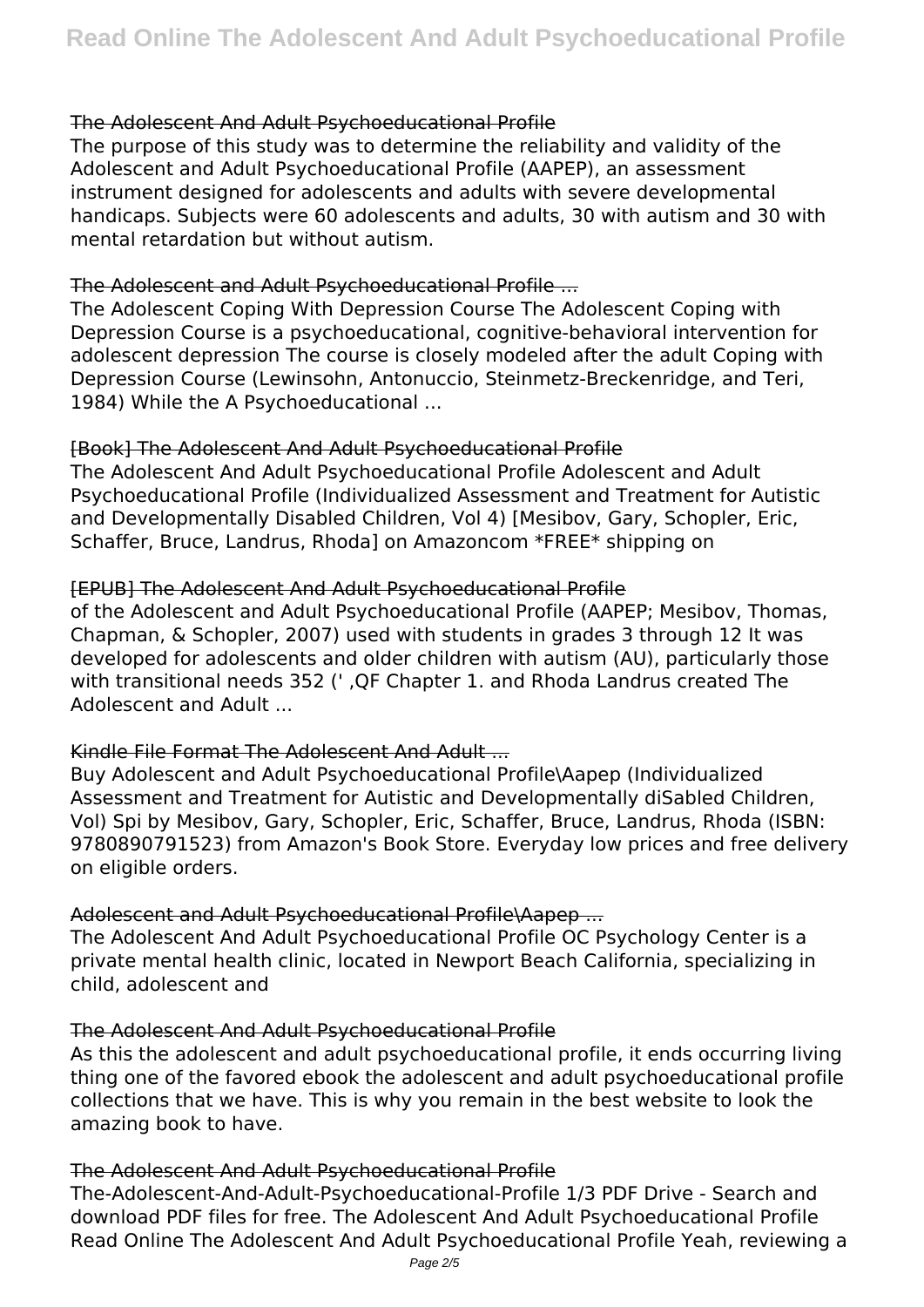book The Adolescent And Adult Psychoeducational Profile could ensue your near friends listings.

#### The Adolescent And Adult Psychoeducational Profile

Adolescent and Adult Psychoeducational The Adolescent And Adult Psychoeducational Profile The TEACCH Transition Assessment Profile (TTAP) – Second Edition is a revised version of the Adolescent and Adult Psychoeducational Profile (AAPEP; Mesibov, Thomas, Chapman, & Schopler, 2007) used with students in grades 3 through 12.

## The Adolescent And Adult Psychoeducational Profile

Psychoeducational Handouts, Quizzes and Group Activities The following handouts and worksheets are from my Tips and Tools for the Therapeutic Toolbox series by mental heath publisher, PESI. Here is a video I made for PESI to introduce my books and offer some practical tips and tools you can use with your clients.

## Psychoeducational Handouts, Quizzes and Group Activities ...

Adolescent And Adult Psychoeducational Profile. Volume IV. Individualized Assessment and Treatment for Autistic and Developmentally Disabled Children (With 10 Summary Sheets) [Schopler, Eric] on Amazon.com. \*FREE\* shipping on qualifying offers. Adolescent And Adult Psychoeducational Profile. Volume IV.

## Adolescent And Adult Psychoeducational Profile. Volume IV ...

The Adolescent And Adult Psychoeducational Profile Author: cdnx.truyenyy.com-2020-11-12T00:00:00+00:01 Subject: The Adolescent And Adult Psychoeducational Profile Keywords: the, adolescent, and, adult, psychoeducational, profile Created Date: 11/12/2020 4:08:56 PM

# The Adolescent And Adult Psychoeducational Profile

Where To Download The Adolescent And Adult Psychoeducational Profile its qualified, caring doctors. Adolescent, Child and Adult Psychiatry - Home Child, Adolescent, Adult Psychiatry & Psychology. The Arizona Schwartz Group is a premier private practice of independent practitioners in Scottsdale Arizona that provide the very best mental health ...

#### The Adolescent And Adult Psychoeducational Profile

Access Free The Adolescent And Adult Psychoeducational Profile Clayton Behavioral provides smart, compassionate treatment to persons with mental health and addictive disorders. We offer psychiatry and individual therapy as well as a comprehensive outpatient treatment program for alcoholism and addiction and a

# The Adolescent And Adult Psychoeducational Profile

Introduction The prevalence of postpartum depression (PPD) is 17%, and the incidence is 12% worldwide. Adverse consequences for mothers and babies have been associated with this disease. To assess the effectiveness of psychological, psychoeducational and psychosocial interventions in preventing PPD, a systematic review and meta-analysis (SR/MA) will be conducted.

Effectiveness of psychological, psychoeducational and ...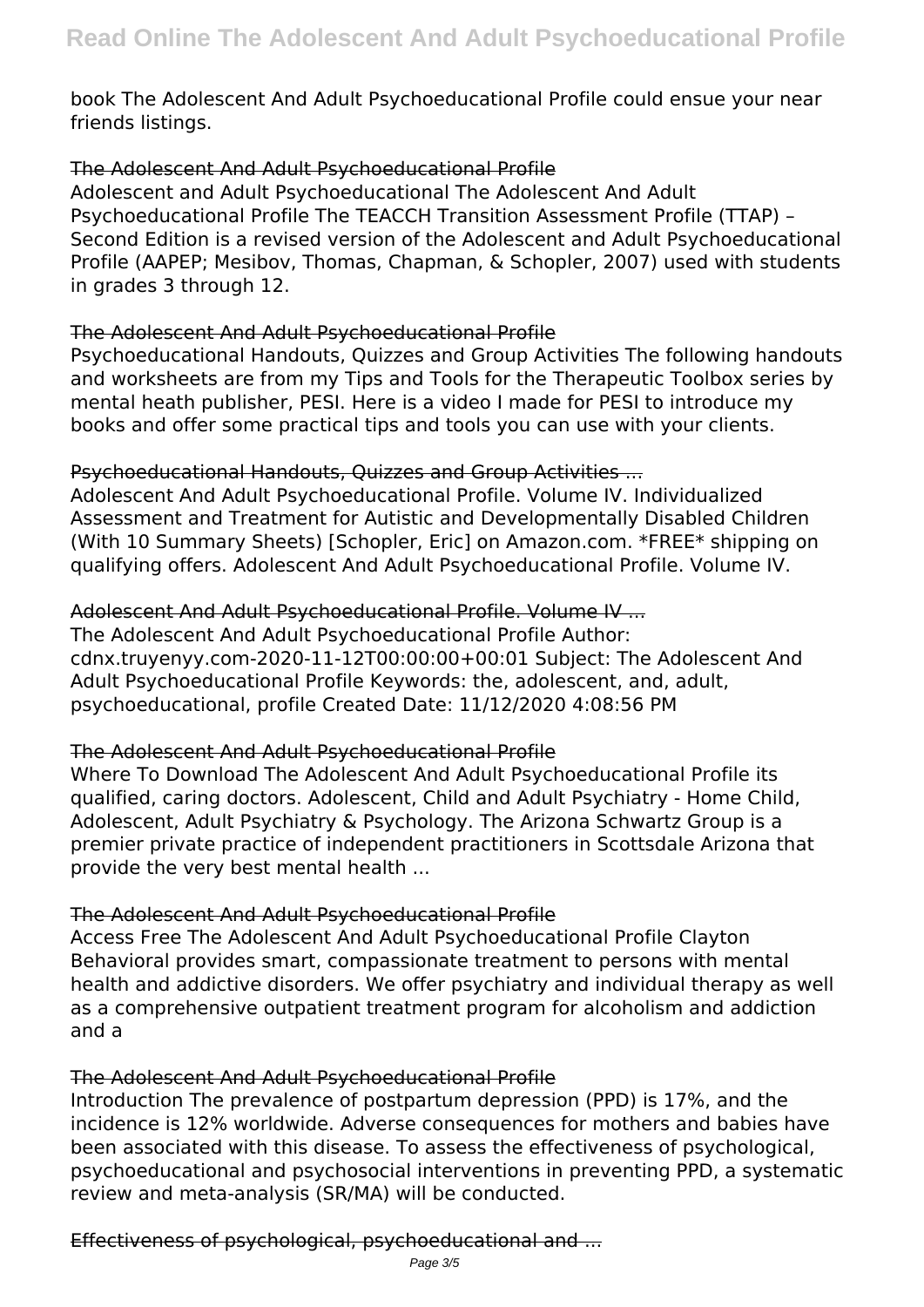The primary formal assessment tool utilized at TEACCH with this older population is the Adolescent and Adult Psychoeducational Profile (AAPEP) (Mesibov, Schopler & Schaffer, 1984). Adolescent and Adult Psychoeducational Profile. Hillsborough, N.C.: Orange Enterprises. Intervention for adults with autism

This book provides readers with direction on how to organize psychoeducational groups while also helping them enhance skills for effectively leading such groups—all in one comprehensive volume! Offering an applied, pragmatic approach, author Janice L. DeLucia-Waack uniquely integrates research and practice to suggest valuable leadership strategies while addressing special issues such as children of divorce, anger management, bullying behaviors, and much more.

With a section on ethical issues, this book is suitable for social science researchers and their students.

The classic text--now updated with a new interpretive approach tothe WAIS?-III Assessing Adolescent and Adult Intelligence, the classic text fromAlan Kaufman and Elizabeth Lichtenberger, has consistently providedthe most comprehensive source of information on cognitiveassessment of adults and adolescents. The newly updated ThirdEdition provides important enhancements and additions thathighlight the latest research and interpretive methods for theWAIS?-III. Augmenting the traditional "sequential" and "simultaneous"WAIS?-III interpretive methods, the authors present a new approachderived from Cattell-Horn-Carroll (CHC) theory. This approachcombines normative assessment (performance relative to age peers)with ipsative assessment (performance relative to the person's ownmean level). Following Flanagan and Kaufman's work to develop asimilar CHC approach for the WISC?-IV, Kaufman and Lichtenbergerhave applied this system to the WAIS?-III profile of scores alongwith integrating recent WAIS?-III literature. Four appendices present the new method in depth. In addition to adetailed description, the authors provide a blank interpretiveworksheet to help examiners make the calculations and decisionsneeded for applying the additional steps of the new system, andnorms tables for the new WAIS?-III subtest combinations added inthis approach. Assessing Adolescent and Adult Intelligence remains the premierresource for the field, covering not only the WAIS?-III but alsothe WJ III?, the KAIT, and several brief measures of intelligence,as well as laying out a relevant, up